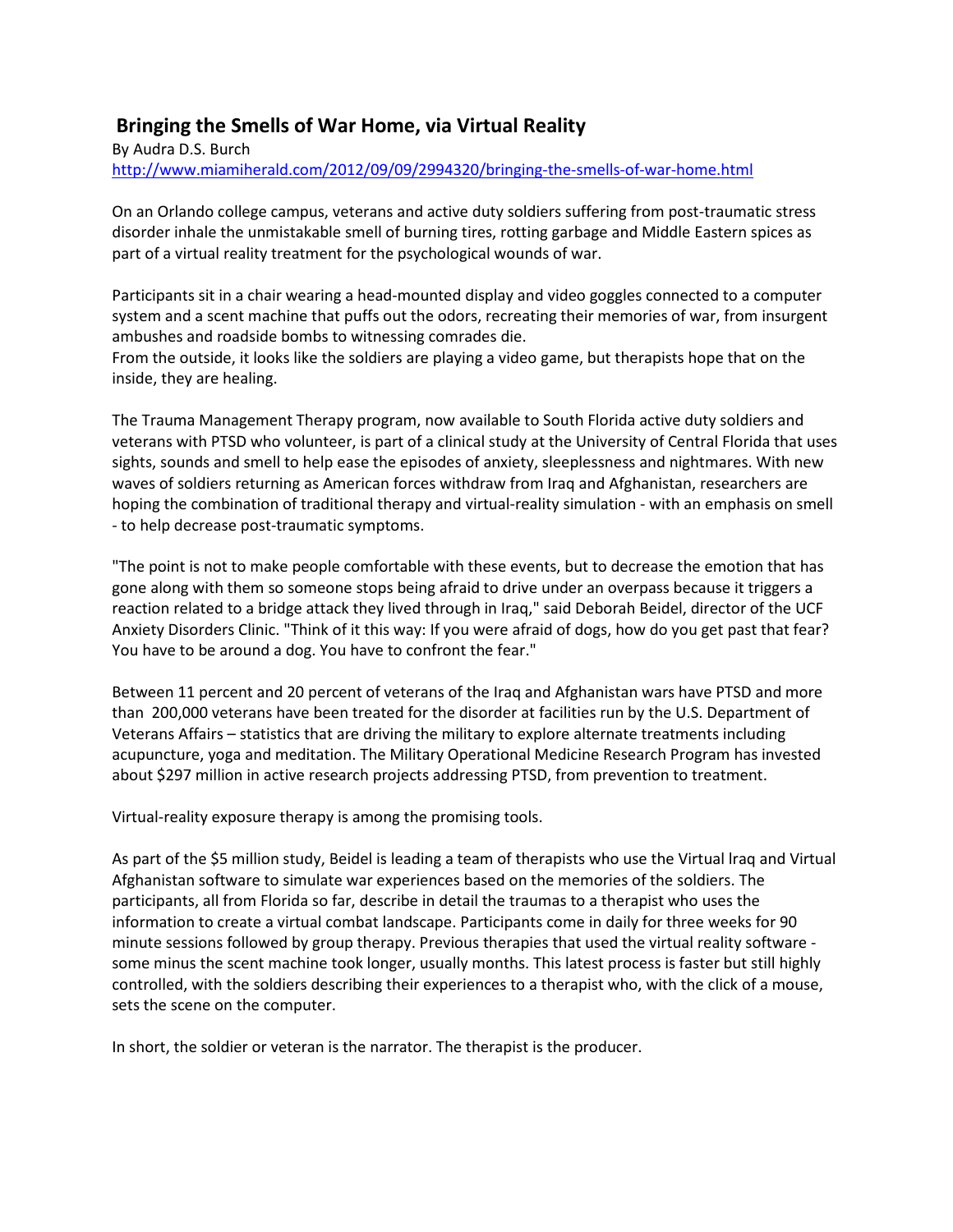The treatment starts with the participant dropped into a virtual Humvee as a driver or passenger or gun turret operator. The computer program can be tweaked for day or night, sunny or sandstorm, quiet or with helicopters roaring overhead, peaceful or with snipers on rooftops. The truck can rumble along a bustling street with markets or along a desert highway - a platform under the chair is designed to make the chairs vibrate. Chatter can be heard in English or Arabic. Insurgents can be seen lying dead or lurking around corners.

With each description of scenery or action or sound, the therapist points, clicks and recreates. Participants in the program are encouraged to remember smells, which researchers believe are a particularly strong trigger for reliving experiences. The computer software is connected to a scent machine with an air compressor and fan that puffs out whiffs of 13 scents right near the participant's nose. Working with military researchers, the specific odors, including cordite, charred hair and gunpowder, all developed by EnviroScent, an Atlanta-based company , use synthetic aromas and essential oils mixed with a gel substrate, said Emorie Sherwood, EnviroScent's Product Development Manager.

"The sense of smell drives many behaviors because of the way in which the brain is structured. Other senses pass through filters, are separated and processed and then re-integrated into the brain. But with olfactory stimulants, it doesn't pass through the filtering system," said Ronald Hoover, a U.S. Army research portfolio manager. "What we have found is that smell has a more direct connection to the memory, and it's very salient and tends to be more resilient to the passage of time, which is why you can have childhood memories that are based on a scent."

The idea is to tell, retell and relive the most horrific traumas over and over until the memory loses its emotional punch, a process known in psychological circles as exposure therapy and habituation. During treatment, the participant's heart rate often increases, palms sweat, anxiety surges. At any point, though, they can stop.

"We don't want the participant to lose the memory. Rather, we want them to be able to take the highly emotional content and process it out of the memory so it's not so powerful," said Hoover, a licensed psychologist. "PTSD can be such a debilitating condition. When soldiers return with problems, we take the responsibility to address those with the utmost seriousness."

Active-duty service members with PTSD are often re-deployed before they recover, said Hoover. The study also explores whether compressed treatment daily over three weeks is as effective as once a week for 17 weeks. At UCF, the first participants who went through the longer program reported their nightmares decreased from every night to once a month. Earlier this year, the U.S. Army added \$1 .5 million 10 develop the three-week intensive program, particularly for active-duty service members. "We have soldiers rotate back out on deployment before they get to finish the therapy, so we are hoping to find treatments that are successful in shorter periods which will heighten our completion rate," Hoover said.

Virtual reality as therapy is not new, just improved. In 1997, researchers introduced Virtual Vietnam. The computer system placed veterans – suffering from what was then called battle fatigue or shell shock – in a jungle or aboard a helicopter hovering over a river.

The new, technologically superior, programs were created by Albert Rizzo, a clinical psychologist at the University of Southern California who began looking at ways to help soldiers almost immediately after